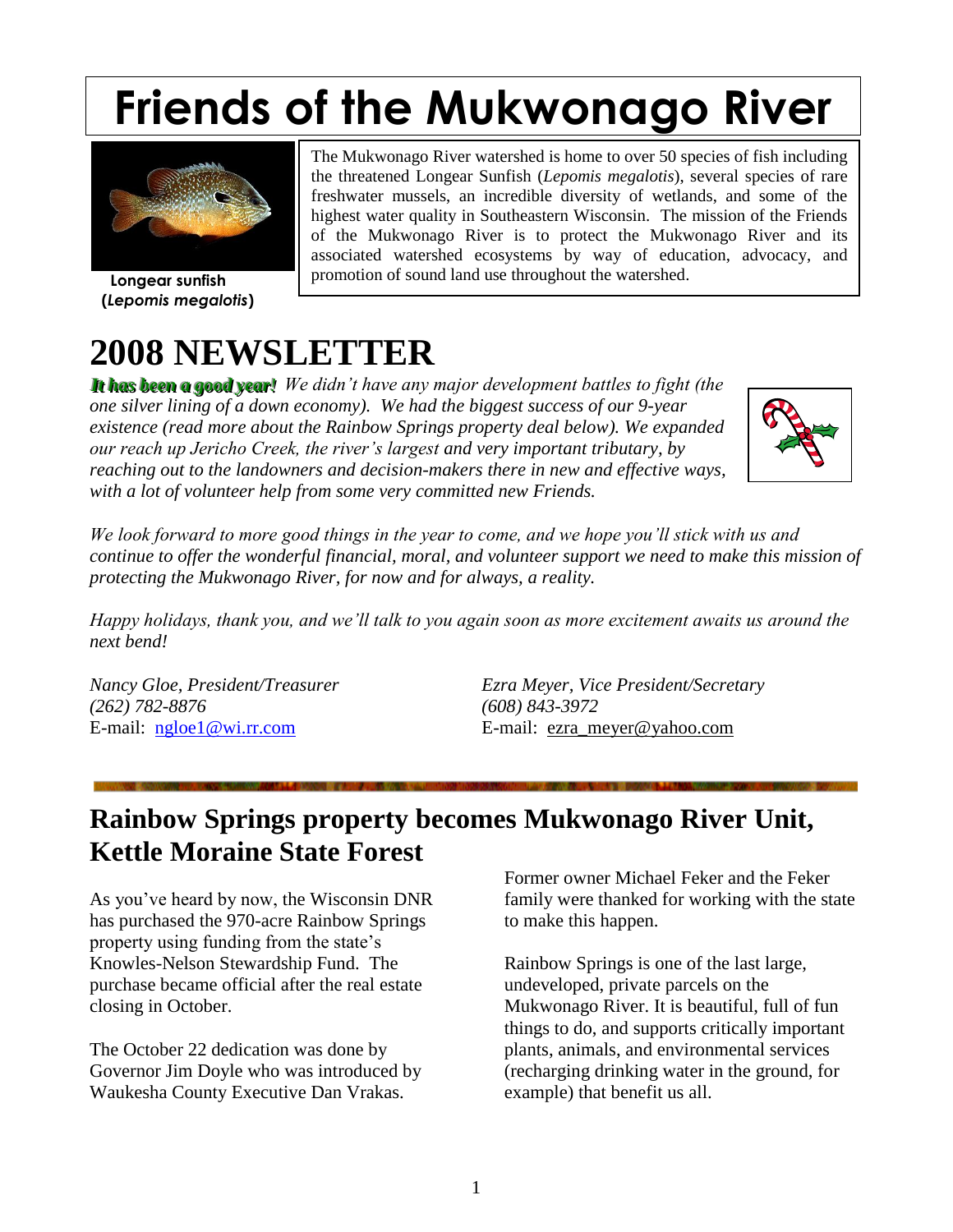The DNR normally acquires properties within established project boundaries. Rainbow Springs was not within a project boundary. According to a briefing paper presented to the state Natural Resources Board, "Because of the property's exceptionally valuable resources associated with its wetland and upland complex, a (40 acre) natural lake and ¾ mile of Mukwonago River corridor" it was proposed as an addition to the Kettle Moraine State Forest, to be called the Mukwonago River Unit.

Rainbow Springs, for example, contains a natural cranberry bog. This is a very rare plant community in the southern part of the state. The property has also been dubbed a regionally important groundwater recharge area.

During construction of the golf courses in the 1960s the natural ecosystem was heavily altered. The river currently runs through several corrugated metal culverts to accommodate golf cart roads. Part of the river was moved to the north of its original location to create the golf courses. The sellers will retain a lease on 240 acres and the two 18-hole golf courses for two years (through 2010).

According to the briefing document, "after the lease terminates, the golf course, which is largely in the floodplain of the Mukwonago River, will be removed, and the area will be restored to a natural condition over the course of several years." The DNR has already begun planning for the restoration of a 25-acre wetland on the Walworth County side of the property. The wetland was ditched and drained during construction of the resort in the 1960s. DNR is also planning controlled burns to control invasive plant species on the land.

Such restoration will help to ensure the survival of 59 species of fish, 16 species of mussels and 60 species of animal and plant populations, many of which are endangered, threatened or of special concern.

*The state's land acquisition "guidance" establishes priority criteria to be considered when acquiring lands: these include lands that protect rare and threatened natural resources, properties that present unique opportunities, land acquisition projects that protect waterbased resources, parcels that have land sufficient to support a variety of natural resource-based outdoor recreation (including trails), and properties that are within 40 miles of Wisconsin's 12 largest cities and protect scenic lands that meet department priorities. The Rainbow Springs property meets all six criteria.*



 **Photo by Jean Weedman Rainbow Springs Lake on dedication day**

**Note: Rainbow Springs and Lulu Lake are natural kettle lakes. Kettle lakes are formed when a large piece of ice breaks away from the edge of a retreating glacier and becomes partially buried under sediment deposited by the glacier. After it melts, this fragment leaves a small depression in the landscape. A kettle pond or kettle lake is formed when water fills the kettle hole.** 

A scenario like this one was the best possible outcome for this property with its opportunities for recreation, ecology, and the maintenance of environmental benefits that could have been compromised by development. We couldn't be more excited about it!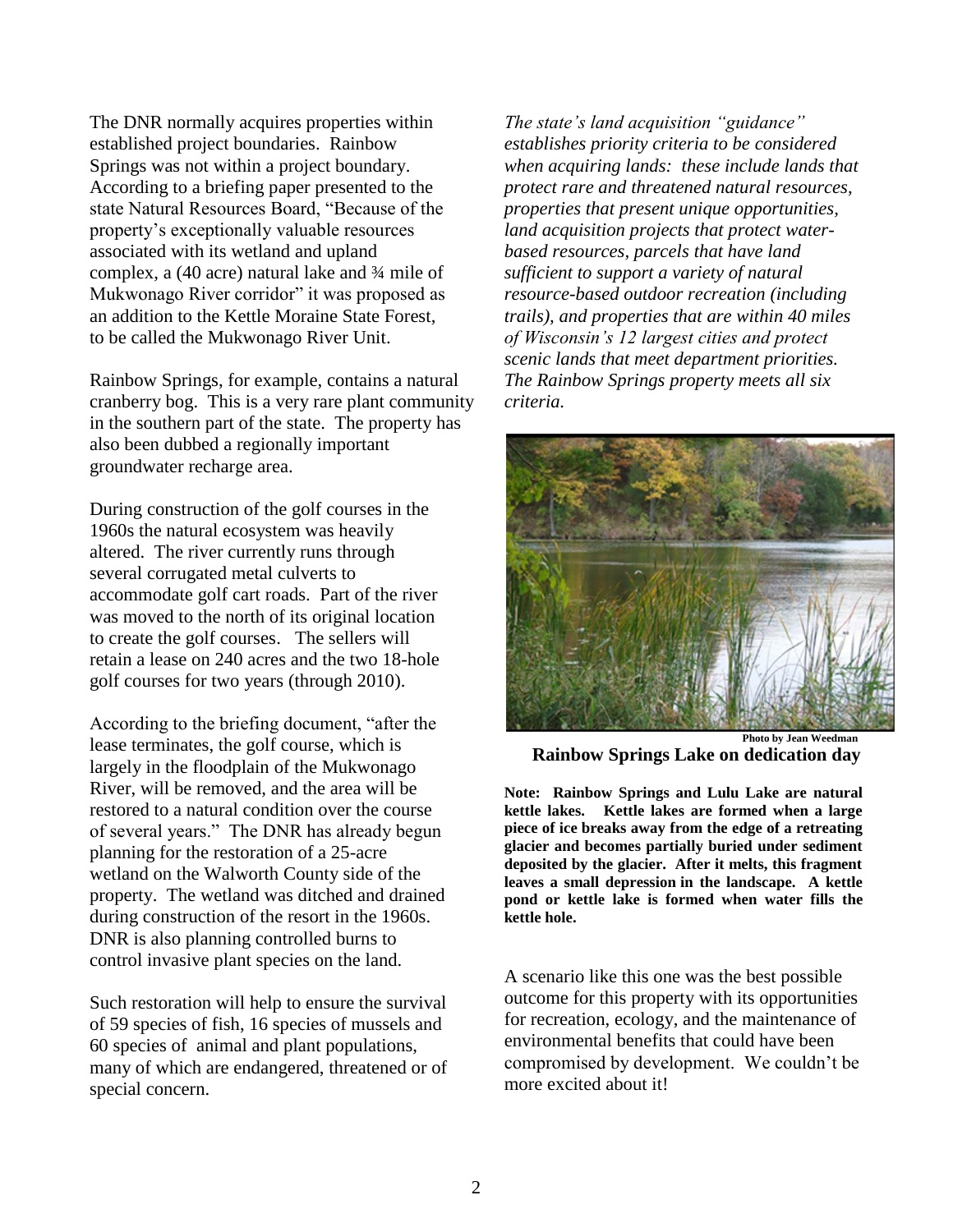#### **Rainbow Springs, continued**

It reminds us why we exist as a Friends group and why people like you continue to support us year after year—because we CAN protect the Mukwonago River for its water quality, plant communities, and animal habitat to benefit ourselves and future generations who will love and enjoy it. Thank you for all of your support and hard work to make this a reality!

**Photo right: Friends President Nancy Gloe shows her appreciation at the dedication ceremony of the Rainbow Springs Unit.**



 **Photo by Jean Weedman**

### **Jericho Creek landowner group organized**

February brought an exciting new focus on Jericho Creek, which provides about one third of the water flow of the Mukwonago River.

A group of landowners on the creek and other interested parties gathered to discuss issues related to the creek. The group organized under the auspices of the Friends of the Mukwonago River.

At the group's first meeting, Tom Slawski and Sara Teske of SEWRPC presented a progress report on the watershed study. In May, the group met again to learn about trout streams and restoration possibilities from Sue Beyler of the DNR, and Dan Asmus of Trout Unlimited.

Summer and fall showed the benefits of the new communication network as the group stayed in touch regarding the drainage from Country Bliss subdivision into Jericho Creek.

Busy schedules have delayed plans for the next meeting, but we hope to get together again this winter. Possible agenda items include the latest findings of the watershed study, results of the nutrient study, and learning more about invasive species along the creek.

We are also hoping to have a small work party in April to clean up the area just north of Hwy X. If you have other ideas, or can help set up a meeting, please call Jacki Lewis at 262-594- 2903, or [JackiLewis@centurytel.net](mailto:JackiLewis@centurytel.net) .



**Jericho Creek, at its best, has many turns and swift flowing water, which provide the perfect habitat for various fish, turtles dragonflies, etc. This section near Hwy LO is a resource for students at Eagleville School.**

**Photo by Jean Weedman**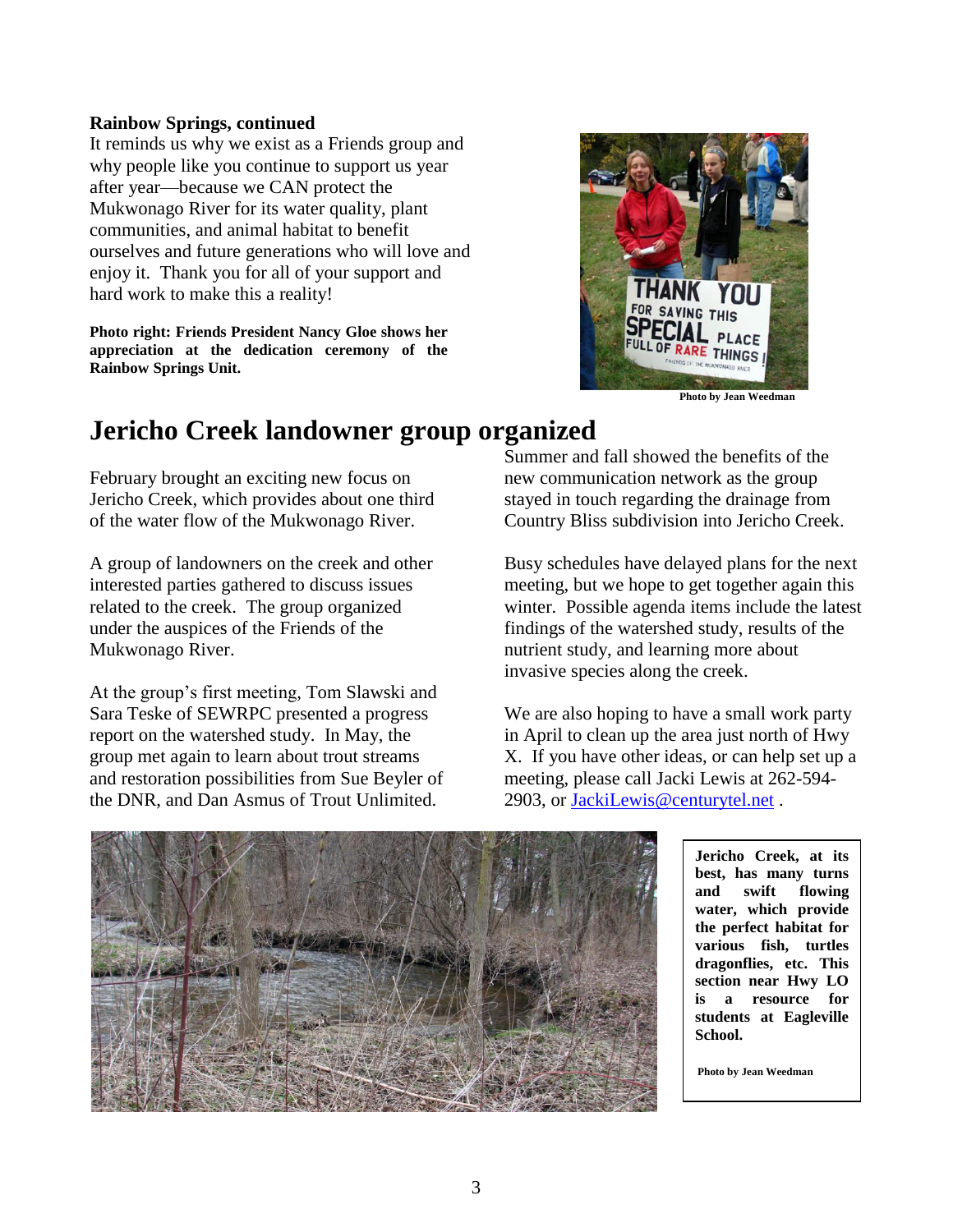### **Village of Mukwonago's swimming hole gets a makeover**

This summer the Village of Mukwonago and the Fox River Commission teamed up for a major shoreline stabilization project at the Village's Indianhead Park on the Mukwonago River. The park, commonly known as the Swimmin' Hole for the sandy beach and cool water that residents have enjoyed for generations, is located on the south side of the Mukwonago River between Highway ES and the Phantom Lake dam.

Over many years the shoreline at Indianhead Park has become eroded, and the vegetation along the bank has been trampled. Also, a large chunk of concrete was dumped in the river along the park's shoreline.



 **Photos courtesy of Paul Shedivy Before (south shoreline looking west)**

Village of Mukwonago resident and commissioner Tom Jones worked with the village's Dept. of Public Works director Tom Brandemuhl on this project, which entailed removing the concrete embankment and placing seven fieldstone stabilization points on the bank. The reinforced areas will serve as access points to the river for foot traffic, especially fishermen.

Stream bank "bio-logs" and "erosion control blankets" were installed to temporarily stabilize the remainder of the bank. The existing beach was redefined with edging. Native trees and shrubs were planted for long-term stabilization along the non-beach portion of the shoreline.

The native vegetation, once established, will be beneficial to migrating songbirds. It should also discourage resident geese from congregating and leaving high phosphorus droppings. Fewer goose droppings will improve water quality and the aesthetics of the park. [Note: The Friends suggested this native vegetation barrier to the village several years ago.]

Note: The Fox River Commission, created by the Wisconsin Legislature in 1997, is comprised of commissioners appointed by Racine and Waukesha Counties, the City of Waukesha, the Villages of Big Bend,



**After (same shoreline looking east**)

Mukwonago, and Waterford and the Towns of Mukwonago, Vernon, Waterford and Waukesha. Staff from the DNR and Southeastern Wisconsin Regional Planning Commission (SEWRPC) serve as nonvoting representatives. The legislature gives the commission \$250,000 per year to fund water quality, navigational and recreational use improvements of the waters within the designated area.

Hats off to the Fox River Commission for funding this excellent project. Other nearby areas (not village owned) could benefit from a similar project. Working with these landowners and securing funding for these projects, will definitely go on the Friends' "to do" list.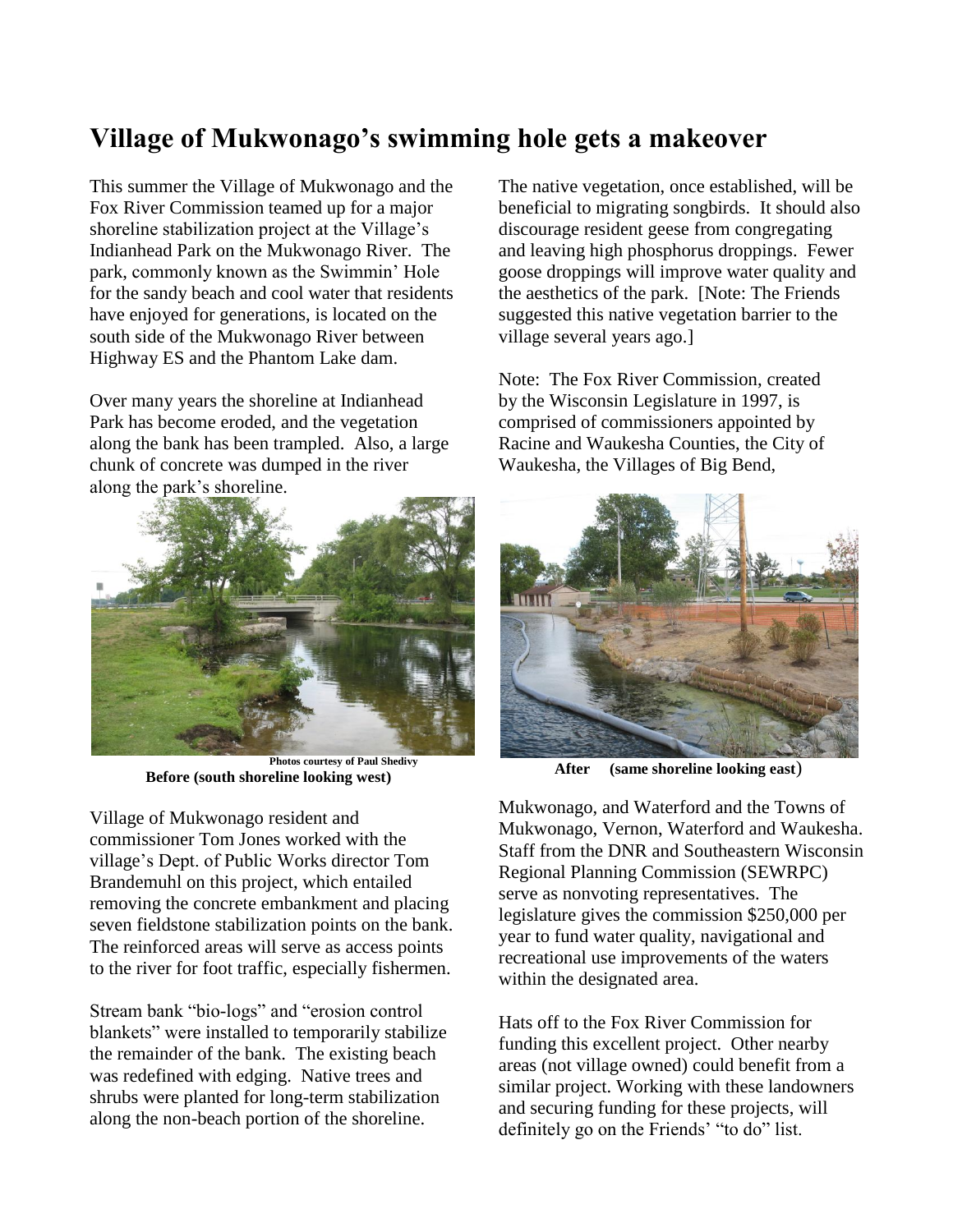### **Education connection… Eagleville School educator and great Friend, Bruce Sturm, retires**

In June, longtime Eagleville School environmental educator, Bruce Sturm, retired, in what we're sure was a great move for him but a loss for us, the river and the kids.

Over the years Bruce taught countless students the importance of being connected to nature…and the importance of not taking oneself too seriously.

For example, Bruce had a seemingly endless supply of silly shirts. He also had a big drum that he claimed could change the weather! The children quickly learned to love Bruce's lighthearted sense of humor; after that, there was no escaping his passion for the out-of-doors.

Bruce taught children how to explore their world--by canoe or snowshoes or a walk. A world of adventure and discovery awaited those who ventured outside. The impact of Bruce's tenure was evidenced by a retirement party packed with students, former students, parents, colleagues and well-wishers.



**Photo courtesy of John Steib**

**Friends' President Nancy Gloe presented Bruce Sturm with our Longear Sunfish Award for excellence in education.** 

Thanks for making such a huge difference, Bruce! The Mukwonago River watershed and world are better for it. One person can make a difference. Good luck in your new adventure(s)!

Bruce will be hard to replace, but Eagleville's natural resource thrust and the great people there (parents, teachers, and kids) will continue to do great things!

## **Watershed happenings…**

#### **Better Stormwater Management at Hwy E**

There have always been flooding issues during heavy rains where the Mukwonago River crosses Hwy E in the Town of Eagle. These issues have become worse with the DNR's expansion of the Eagle Spring Lake boat launch two years ago.

Most of the runoff from the road and the boat launch flows to a drainage swale on private property, then it overflows directly into the Mukwonago River. After construction of the boat launch, Eagle Spring Lake Mgmt District (ESLMD) and the Nature Conservancy asked SEWRPC to look at ways that the DNR could improve stormwater management from the launch area.

SEWRPC subsequently made recommendations in

two letters to ESLMD during 2007 and 2008. DNR initially was unwilling to address the matter. They have since agreed to install the recommended improvements: modifying the "catch basin" to remove additional sediment and some oil and grease.

DNR has also asked the Town of Eagle to participate in a cooperative effort to address the larger stormwater concerns in the area. As of the date of this writing, town officials are looking at their options.

Thanks to Tom Day of ESLMD and Pat Morton of TNC for their persistence in getting these issues addressed.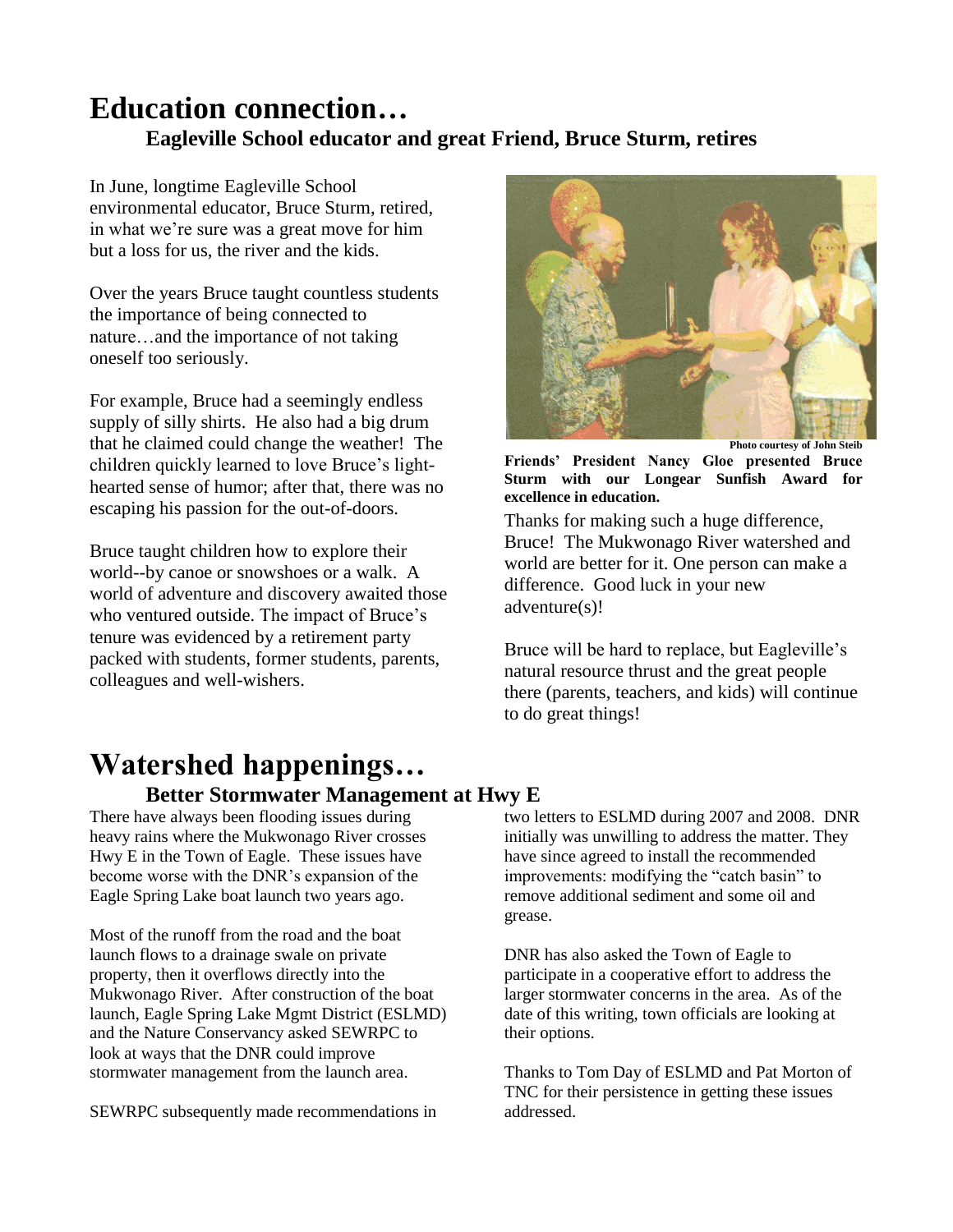#### **Nature Conservancy restores flow at headwaters of the Mukwonago River**

Another major project within the watershed is the recent work done by The Nature Conservancy on their Crooked Creek Preserve. The removal of two man-made dams which were fifty years old was necessitated by safety concerns.

The failure of the dams would have released sediment into the Mukwonago River, threatening fish, mussels, and the environment for other species.



**On the left side of the aerial image are the two bodies of water formed by the berms (straight lines). At the right is Lulu Lake.**

The berms or dams, which were compromised by tree roots and muskrats holes, were originally put in to create a fish farm. These blocked the flow of water from the cool springs

While all this was going on…Tom Slawski and Sara Teske of SEWRPC were collecting data on Jericho Creek for the watershed study that is due out at the end of 2009. Here is some of the information that they passed on to us.

Early indications are that Jericho Creek is far more diverse (28 species identified to date) and of higher quality than previous studies have shown. In particular, the SEWRPC fish surveys have discovered several species previously unknown in the creek. Two species, the Lake Chubsucker and the Least Darter, were found in the upper portion of the creek. Both are species of "special concern" in the state (the next up from "threatened") and they

which are part of the headwaters of the Mukwonago River. Those cool springs on The Nature Conservancy's Crooked Creek Preserve provide up to 70 percent of the water in the river. The springs had been blocked from their natural flow for years by the berms which created two impoundments or man-made ponds. As water sat in the ponds, it became warmer and negatively impacted areas downstream.

Experts have indicated that this improvement will allow freer movement of fish upstream and will, ultimately, lead to greater biological diversity within the system. It's hard to overstate how important this work is to the river, since it directly reconnects the cool trickling springs that originate the Mukwonago River. Restoring the wetlands using native seeds is another goal of the \$150,000 project.

The preserve is open to the public. For directions to visit this site, go to [www.nature.org/wisconsin](http://www.nature.org/wisconsin) and search for Crooked Creek Preserve.

#### **Watershed study updated ------------------------------------------------------------**

are usually associated with clear, clean water. The Mottled Sculpin (not "listed" but known as a "trout indicator") was found, for the first time since 1980, in the middle reaches of the creek. Definitive evidence was found of the Longear Sunfish, a state "threatened species."

Adult Brook Trout were found throughout the length of this system; this is most significant for areas above Hwy NN where there are obstructions thought to discourage movement. There were also sightings that indicate the possibility of natural reproduction of Brook Trout in the creek. The more we learn about the Mukwonago River system the more we are impressed by its quality.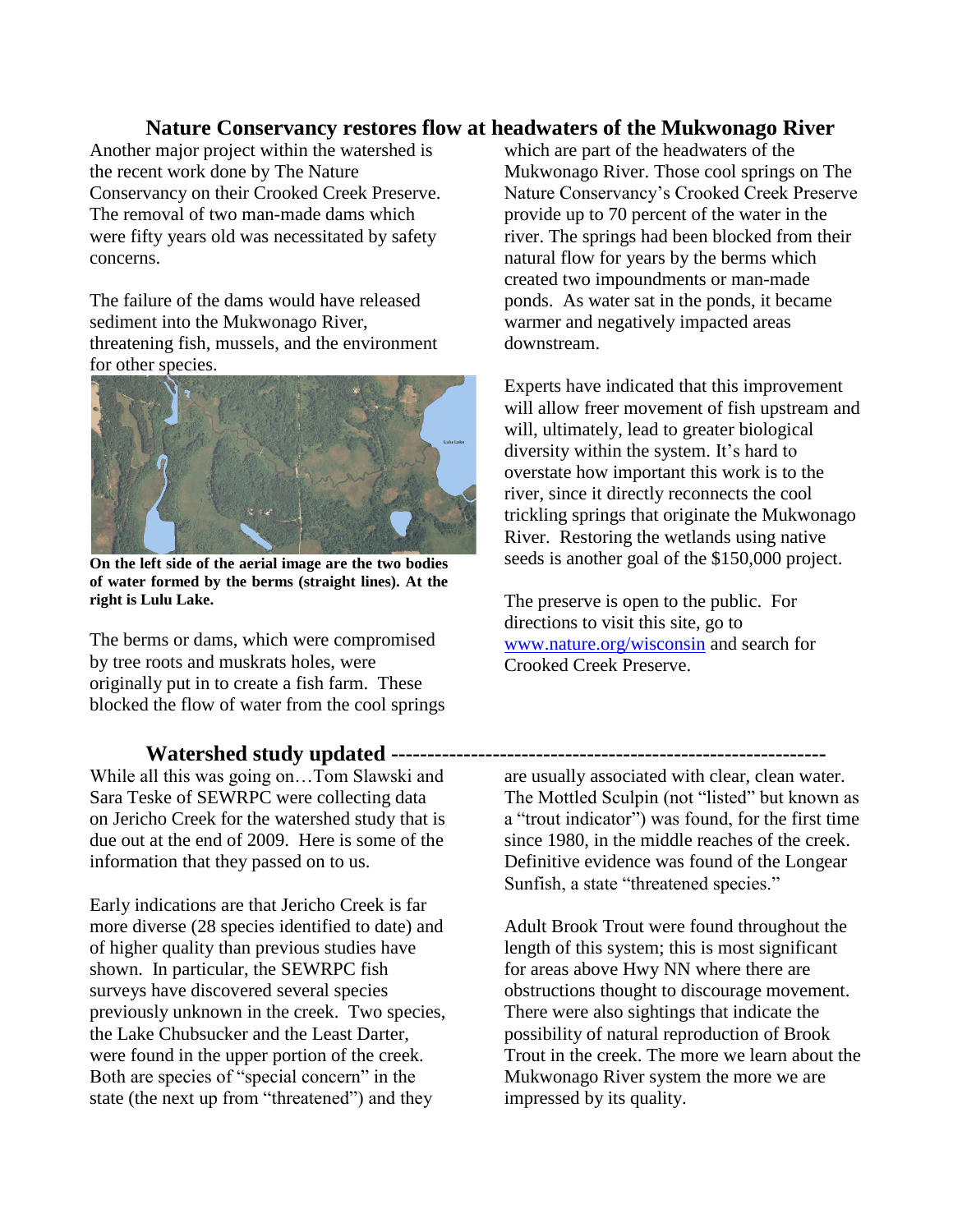### **Smart Growth planning…**

Wisconsin law requires that local communities make key land use decisions in comprehensive "Smart Growth" planning and to make their decisions after January 1, 2010 according to those plans.



Good planning should preserve the natural environment and water quality as well as planning for and preserving all other

important things that make a good community: agricultural and cultural resources, utility and community facilities, land use, transportation, housing, economic development, intergovernmental cooperation, and implementation.

Historically, we've seen some good planning in the watershed and some perfectly bad decisions. One major strategy the Friends employs is to engage in and monitor these planning and decision-making processes to be sure that the river and watershed are considered.

Waukesha County and the Town of Mukwonago, for example, recently finished and adopted their plans. The town's plan shows a commitment to natural resource protection and water quality preservation, and it integrates this protection with the various community functions mentioned above. We feel that this great plan should be a model for other communities in the watershed.

Here's what we know, so far, about the other

planning processes in the watershed:

 Both the Town and the Village of Eagle are currently in the thick of the planning, which they are working through together. They will each come out with their own plan, but the hope is that they will be coordinated in ways that make sense given the unique roles played by the two connected communities. More information is available online: [http://www.eagle-wi.gov/smartgrowth.](http://www.eagle-wi.gov/smartgrowth)

• The Village of Easy Troy has a draft plan out that is quite heavy on annexation from the Town of East Troy. Unfortunately no border agreement currently exists between the communities. The plan makes no mention of the source of water for this growth—a contentious issue in the East Troy area and throughout the watershed.

The Friends have long expressed concern over the potential for the Village of East Troy to continue drawing water from the Mukwonago River watershed, to the detriment of the river, its lakes, and all of its values.

Water drawn from the watershed is then sent to the sewage treatment facility along Honey Creek south of town where the water will leave the Mukwonago River watershed. Once in Honey Creek, that water begins a long journey to the sea in the Gulf of Mexico, via the Fox, the Illinois, and the Mississippi Rivers.

 We have received no word yet on the Village of Mukwonago's, North Prairie's or the Town of Troy's Smart Growth plans. -----------------------------------------------------------------------------------------------------------------------

### **SEWRPC experts present to the Towns of Eagle and North Prairie**

Our partners on the Phantom Lakes and Eagle Spring Lake have both received DNR river protection grants for a watershed study. The Southeastern Wisconsin Regional Planning Commission (SEWRPC) was hired to do the study. Data collection began in earnest this past spring and the final report is due out at the end of 2009. This process has already provided us with a wealth of good information on the watershed, especially on the major Mukwonago River tributary, Jericho Creek.

For example, we had serious concerns about an industrial development proposed for a property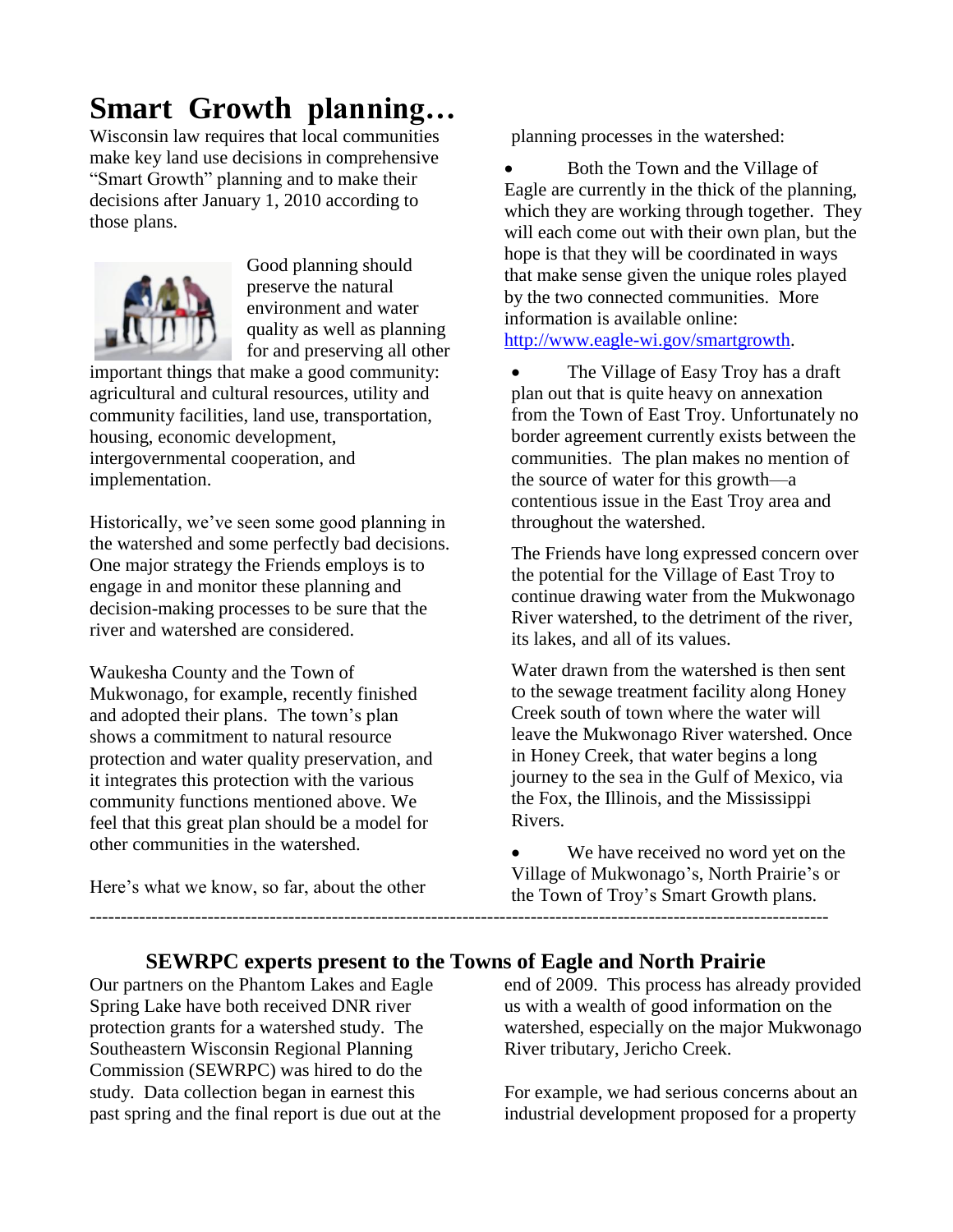along (south of) Hwy 59 west of North Prairie in the Town of Eagle. This proposed development would be in the headwaters area of Jericho Creek. It is particularly important to protect the headwaters of a stream since what happens there impacts the entire system.

This past March we asked SEWRPC's Tom Slawski to do a presentation to the Eagle Town Board about protective buffer distances from the creek for a development such as this. He provided some useful information that we supported and that the county and town factored into their decision-making. Also at our request, in June, Slawski did a

presentation for the North Prairie Village Board about problems associated with the village's stormwater runoff into Jericho Creek at its headwaters.

We hope to continue working with the village and the landowners of the properties in the Jericho Creek headwaters area to improve the quality of the creek where it matters most.

We are very pleased with the good information that SEWRPC has been helping us bring to the local officials. The officials, to their credit, seem to be listening!

### **Aftermath of the June 2008 floods…**

June's record-breaking floods caused serious problems for people, property, and Mother Nature--some temporary, some lasting. Other problems were narrowly missed, such as the potential failure of the Phantom Lake dam (story below).

Although we cannot control the weather, there are things we can do to minimize the harm that flooding will do to our belongings and the natural resources.

In the Mukwonago River watershed, we tend to have floodplain areas and wetlands, whose job

it is to take the brunt of flooding so other areas won't have to. Many are in good shape, still natural, and not modified or developed.

Protecting key pieces of land from being developed, or from being impacted by development, is key to protecting us from future flood damage. Keeping the populations of fish, wildlife, plants, and trees that make up the Mukwonago River watershed ecosystem strong and healthy also helps ensure that they'll remain strong even if a catastrophic event like a flood (fire or tornado, etc.) should occur.

### **The Phantom Lake dam ---------**

During the June flooding, water began seeping around the sides of the old Phantom Lake dam. A failure would have devastated one of the most diverse fish spawning ground in the state.

It could have also wiped out mussel beds in the lower Mukwonago River which contain several species of threatened and endangered mussels. There was also the possibility that the downstream railroad bridge and the State Highway 83 bridge might have been washed out. Fortunately, the dam held.

There are many lessons to be learned from what happened in June, and we hope we will all not soon forget.

What does the future hold for the Phantom Lake dam?

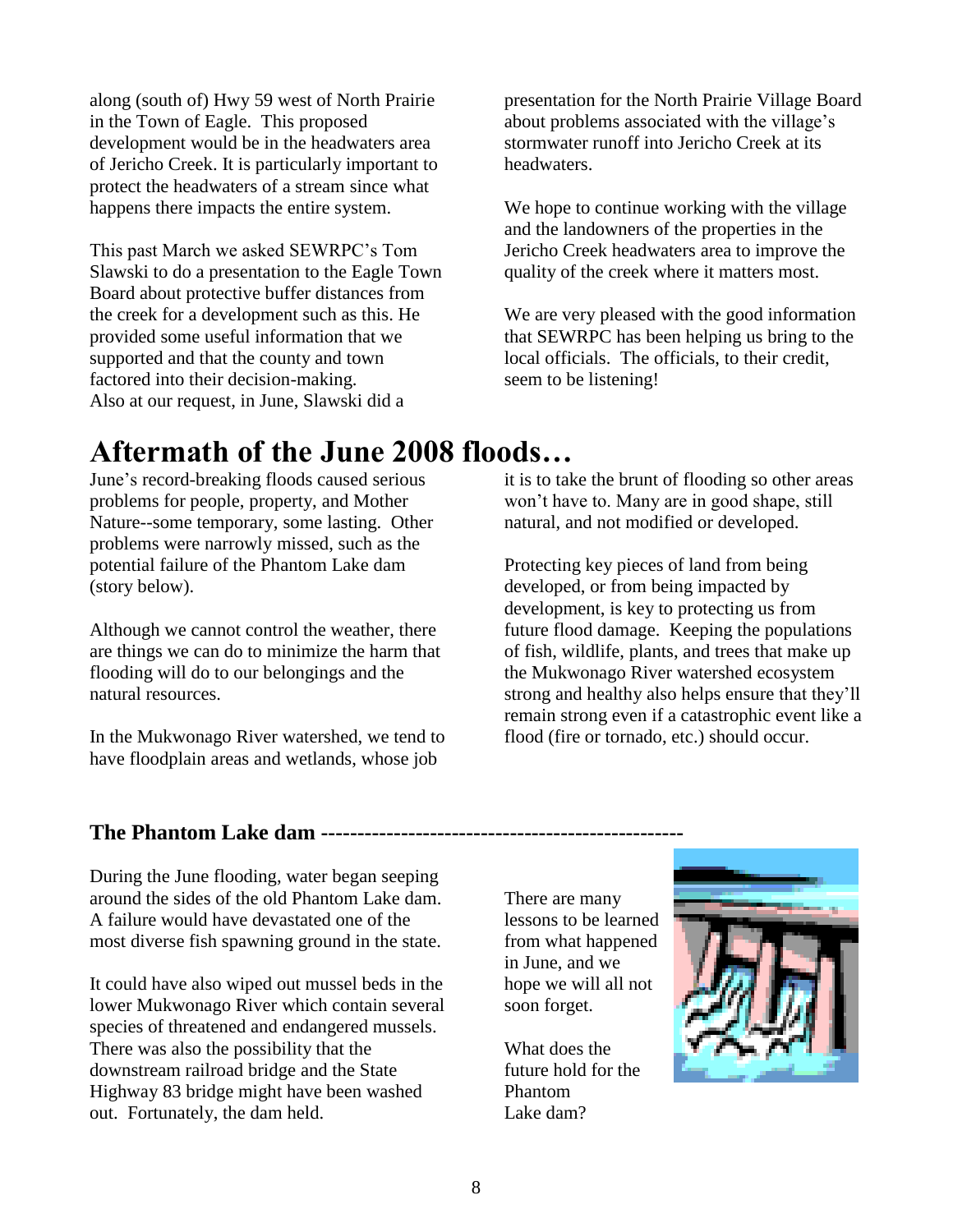According to the Phantom Lake

Management District's website:

**The dam inspection report is in the process of being written and will be available for viewing at the end of July. Replacement of the rock rip rap, on the South side of the dam, with clay soil is necessary. The structure of the dam at present is good and repairs should be able to be made during normal water levels. The Village of Mukwonago will have to create a Temporary Emergency Spillway and complete a study of a Dam Failure Analysis that will include an Emergency Action Plan.** 

#### **Country Bliss subdivision update------------------------------------------------------**

One result of the spring floods was that large areas of Country Bliss subdivision in the Town of Mukwonago were flooded, including roads and a number of homes. As a temporary measure, for several weeks in July, the standing water was pumped to Jericho Creek, which is about a mile away.

It was a concern to the Friends since Jericho Creek, a high quality coldwater trout stream, is a major feeder into the Mukwonago River. Tom Slawski of SEWRPC was kind enough to monitor water temperatures during the temporary pumping. The pumping removed most of the trapped surface water from the subdivision and allowed the flooded roads to re-emerge, but several homeowners continued to have flooded basements because the water table remained high.

As the town explored long-term solutions, a permanent stormwater sewer into Jericho Creek was seriously considered as well as a new tax district for funding.

On several occasions, comments were submitted by the Friends organization and by individual members of the Friends, attempting to find ways to provide relief for the flooded homeowners without causing damage to Jericho Creek from contaminants, temperature increases, and/or significant changes to the flow volume.

After a sizable investigation and lengthy public comment period, the town officials determined that ongoing drainage of the subdivision is beyond the scope of the town's responsibilities.

### **Friends of the Mukwonago River financials…**

Below is our financial statement for 2008. Contact our President/Treasurer, Nancy Gloe, if you would like additional information. We are recognized by the IRS as a 501c3 tax-exempt charitable organization.



#### **Income Expenses**



Note: Grants were received from the DNR River Protection Fund and the Patrick and Anna M. Cudahy Fund.